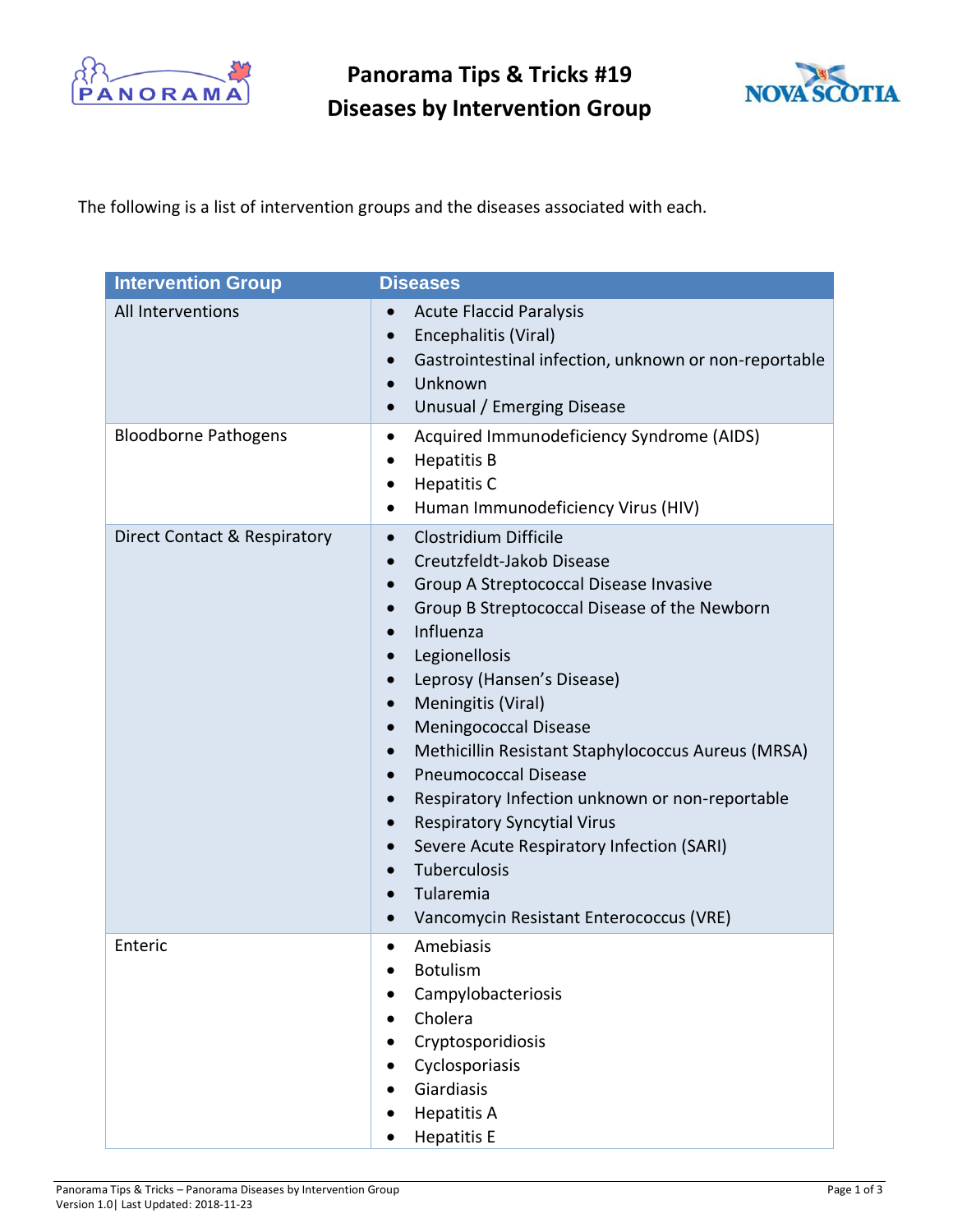

**Panorama Tips & Tricks #19 Diseases by Intervention Group**



|                     | Listeriosis Invasive<br>$\bullet$<br><b>Rotavirus Enteritis</b><br>$\bullet$<br>Salmonellosis<br>$\bullet$<br>Shellfish Poisoning<br>$\bullet$<br>Shigellosis<br>$\bullet$<br>Typhoid<br>Verotoxigenic E.coli<br>Yersiniosis<br>$\bullet$                                                                                                                                                                                                                                                                         |
|---------------------|-------------------------------------------------------------------------------------------------------------------------------------------------------------------------------------------------------------------------------------------------------------------------------------------------------------------------------------------------------------------------------------------------------------------------------------------------------------------------------------------------------------------|
| STI                 | Chancroid<br>$\bullet$<br>Chlamydia<br>$\bullet$<br>Gonorrhea<br>$\bullet$<br>Human Papilloma Virus<br>$\bullet$<br>Lymphogranuloma Venereum (LGV)<br>$\bullet$<br>Syphilis<br>$\bullet$                                                                                                                                                                                                                                                                                                                          |
| Vaccine Preventable | Diphtheria<br>$\bullet$<br>Haemophilus Influenza Type B Invasive Disease<br>$\bullet$<br>Herpes Zoster<br>٠<br>Measles<br>$\bullet$<br><b>Mumps</b><br>Pertussis<br>$\bullet$<br>Poliomyelitis<br>$\bullet$<br>Rubella<br>$\bullet$<br>Smallpox<br>Tetanus<br>$\bullet$<br>Varicella<br>$\bullet$                                                                                                                                                                                                                 |
| Zoonotic            | Anthrax<br>$\bullet$<br><b>Brucellosis</b><br>$\bullet$<br>Hantavirus Pulmonary Syndrome<br>$\bullet$<br>Japanese Encephalitis<br>Lyme Disease<br>Malaria<br>Plague<br>$\bullet$<br>Q-Fever<br>$\bullet$<br>Rabies<br>$\bullet$<br><b>Tickborne Encephalitis</b><br>$\bullet$<br>Toxoplasmosis<br>$\bullet$<br>Viral Hemorrhagic Fever, Crimean-Congo<br>$\bullet$<br>Viral Hemorrhagic Fever, Ebola<br>$\bullet$<br>Viral Hemorrhagic Fever, Lassa<br>$\bullet$<br>Viral Hemorrhagic Fever, Marburg<br>$\bullet$ |